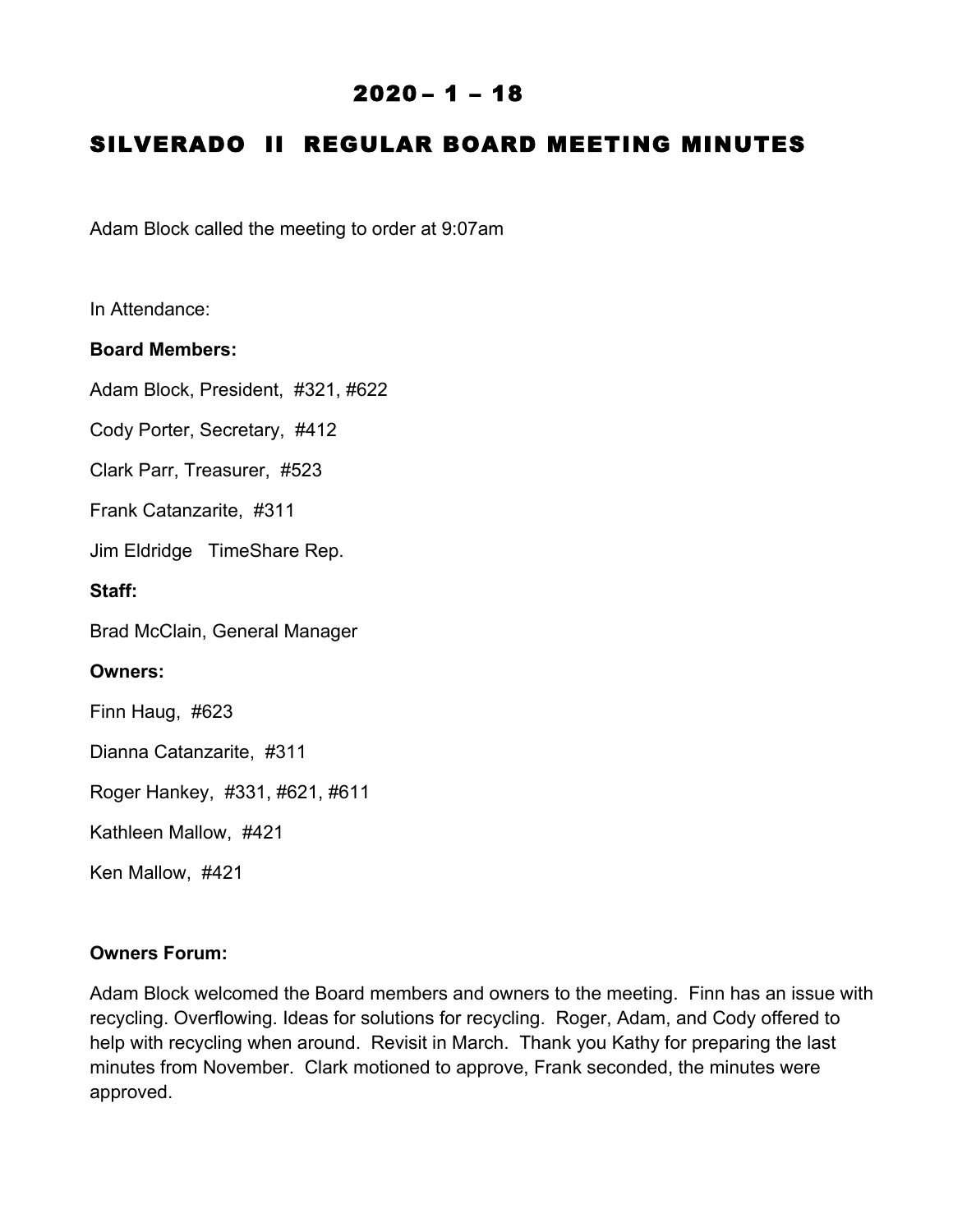#### **Minutes:**

The minutes from the November, 2019 Board meeting were approved as presented.

### **Treasurer's Report:**

Parr presented his printed report.

Time shares continued to be normal. Rental income in Q1 was short of expected. Running below projections barely. 89k in the whole owners, equity of 78k. Transfers were made of 50k in Novmeber. We have executed the plan of moving funds to reserve fund. Sept reserve was 150k for whole owners. Everything consistent with plans so far. Used funds to fix the dry sprinkler lines. Unrealized expenditure for carpet will be used. Reserve fund at 148k, includes first 3 quarters of dues.

Parr stated that there are no plans for any deck replacements this year.

## **General Manager's report:**

McClain presented his written report.

Discussed replacing the dry sprinkler, suggested completing the project. 3 more lines. Try to complete by May, June, September. Clark and Adam suggested prioritizing sprinkler repair over carpet. Brad may proceed with current fiscal year.

No issues with anything freezing.

Exercise is equipment is in and nice. People are enjoying.

Small vandalism issues in the game room. Cameras are working.

Water heaters are working.

Still working on the coin laundry room. Need to replace the floor. Waiting on drains to be cleared before new floor is installed.

Door at 456 is broken, testing temperatures with door open. Maybe do the same at 123. Requests made to replace the door on 456.

Roger tested radon in 2 rooms. No issues.

Lights updated.

No new news on the potential development next door.

#### **Discussion of 2020 Projects:**